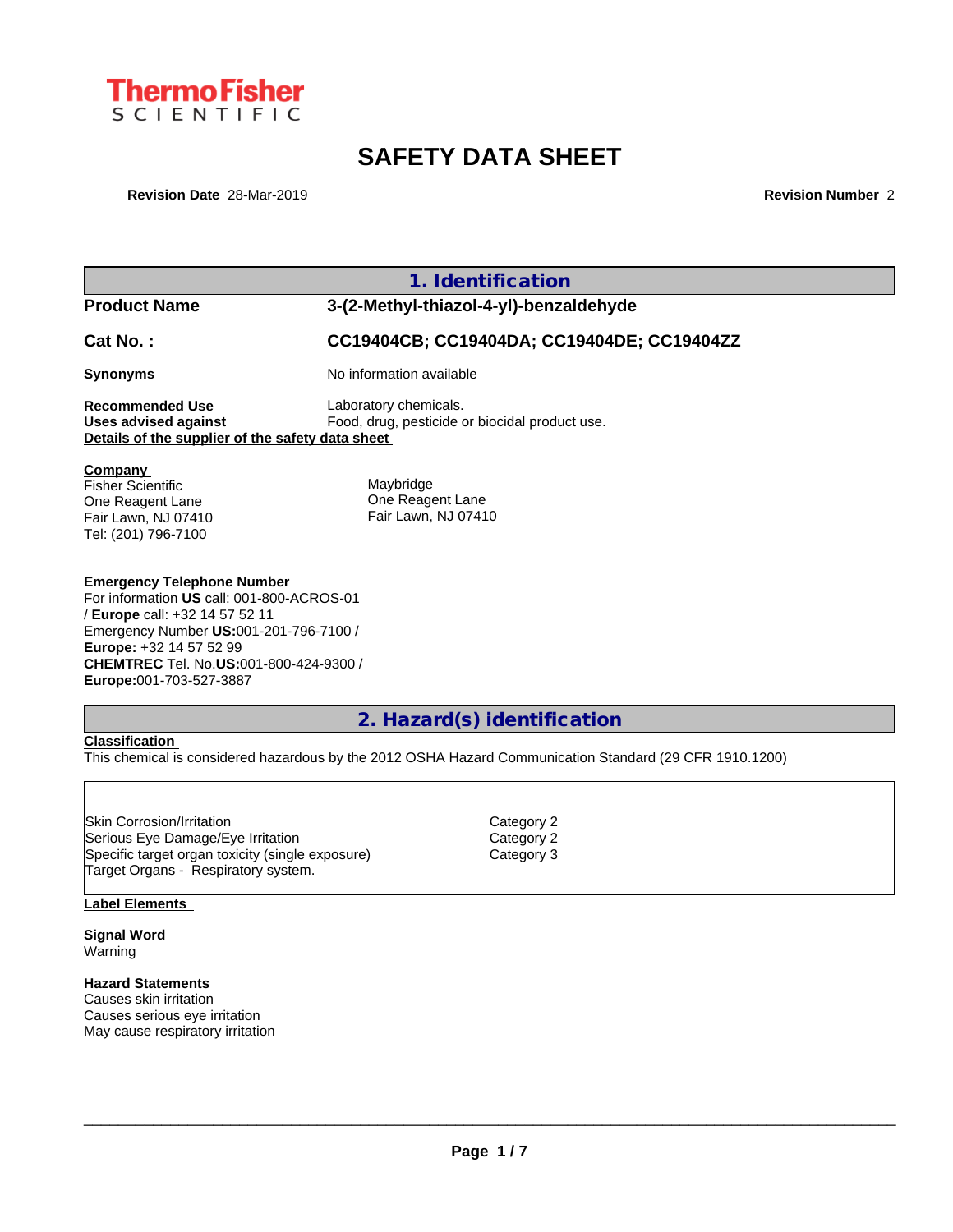

# **Precautionary Statements**

**Prevention**

Wash face, hands and any exposed skin thoroughly after handling Wear protective gloves/protective clothing/eye protection/face protection Avoid breathing dust/fume/gas/mist/vapors/spray Use only outdoors or in a well-ventilated area **Inhalation** IF INHALED: Remove victim to fresh air and keep at rest in a position comfortable for breathing Call a POISON CENTER or doctor/physician if you feel unwell

#### **Skin**

IF ON SKIN: Wash with plenty of soap and water

If skin irritation occurs: Get medical advice/attention

Take off contaminated clothing and wash before reuse

#### **Eyes**

IF IN EYES: Rinse cautiously with water for several minutes. Remove contact lenses, if present and easy to do. Continue rinsing If eye irritation persists: Get medical advice/attention

 $\_$  ,  $\_$  ,  $\_$  ,  $\_$  ,  $\_$  ,  $\_$  ,  $\_$  ,  $\_$  ,  $\_$  ,  $\_$  ,  $\_$  ,  $\_$  ,  $\_$  ,  $\_$  ,  $\_$  ,  $\_$  ,  $\_$  ,  $\_$  ,  $\_$  ,  $\_$  ,  $\_$  ,  $\_$  ,  $\_$  ,  $\_$  ,  $\_$  ,  $\_$  ,  $\_$  ,  $\_$  ,  $\_$  ,  $\_$  ,  $\_$  ,  $\_$  ,  $\_$  ,  $\_$  ,  $\_$  ,  $\_$  ,  $\_$  ,

#### **Storage**

Store in a well-ventilated place. Keep container tightly closed

Store locked up

#### **Disposal**

Dispose of contents/container to an approved waste disposal plant

**Hazards not otherwise classified (HNOC)**

None identified

# **3. Composition/Information on Ingredients Component CAS-No Weight %** 3-(2-Methyl-thiazol-4-yl)-benzaldehyde 850375-05-2 > 97 **4. First-aid measures**

| <b>General Advice</b>                  | If symptoms persist, call a physician.                                                                               |
|----------------------------------------|----------------------------------------------------------------------------------------------------------------------|
| <b>Eye Contact</b>                     | Rinse immediately with plenty of water, also under the eyelids, for at least 15 minutes. Get<br>medical attention.   |
| <b>Skin Contact</b>                    | Wash off immediately with plenty of water for at least 15 minutes. If skin irritation persists,<br>call a physician. |
| <b>Inhalation</b>                      | Remove to fresh air. If not breathing, give artificial respiration. Get medical attention if<br>symptoms occur.      |
| Ingestion                              | Clean mouth with water and drink afterwards plenty of water. Get medical attention if<br>symptoms occur.             |
| Most important symptoms and<br>effects | None reasonably foreseeable.                                                                                         |
| <b>Notes to Physician</b>              | Treat symptomatically                                                                                                |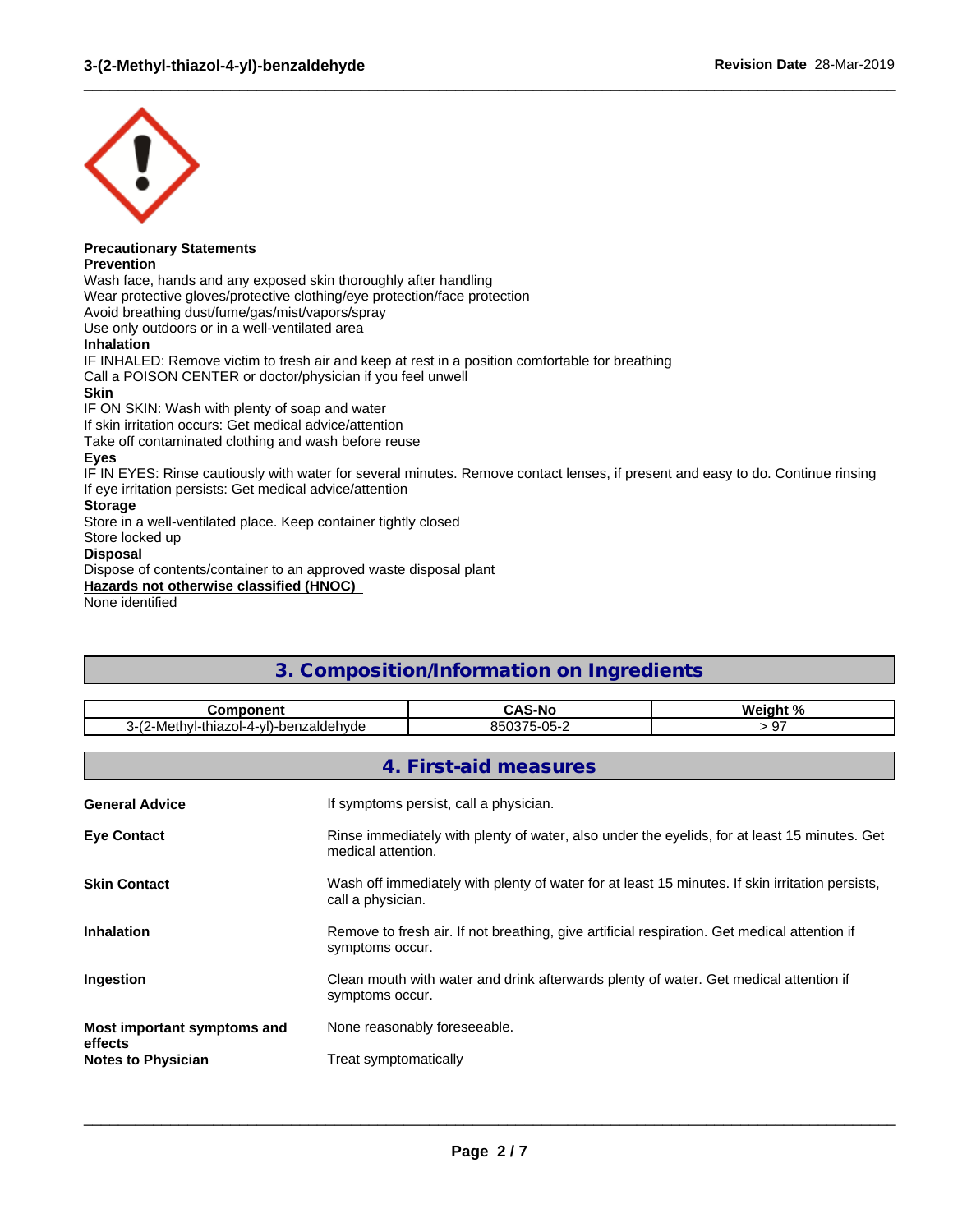## **5. Fire-fighting measures**

| <b>Suitable Extinguishing Media</b> |  |
|-------------------------------------|--|
|                                     |  |

Water spray. Carbon dioxide (CO 2). Dry chemical. Chemical foam.

 $\_$  ,  $\_$  ,  $\_$  ,  $\_$  ,  $\_$  ,  $\_$  ,  $\_$  ,  $\_$  ,  $\_$  ,  $\_$  ,  $\_$  ,  $\_$  ,  $\_$  ,  $\_$  ,  $\_$  ,  $\_$  ,  $\_$  ,  $\_$  ,  $\_$  ,  $\_$  ,  $\_$  ,  $\_$  ,  $\_$  ,  $\_$  ,  $\_$  ,  $\_$  ,  $\_$  ,  $\_$  ,  $\_$  ,  $\_$  ,  $\_$  ,  $\_$  ,  $\_$  ,  $\_$  ,  $\_$  ,  $\_$  ,  $\_$  ,

| Unsuitable Extinguishing Media                             | No information available                             |  |
|------------------------------------------------------------|------------------------------------------------------|--|
| <b>Flash Point</b><br>Method -                             | No information available<br>No information available |  |
| <b>Autoignition Temperature</b><br><b>Explosion Limits</b> | No information available                             |  |
| <b>Upper</b>                                               | No data available                                    |  |
| Lower                                                      | No data available                                    |  |
| Sensitivity to Mechanical Impact No information available  |                                                      |  |
| <b>Sensitivity to Static Discharge</b>                     | No information available                             |  |

#### **Specific Hazards Arising from the Chemical**

Thermal decomposition can lead to release of irritating gases and vapors. Keep product and empty container away from heat and sources of ignition.

#### **Hazardous Combustion Products**

**NFPA** 

Nitrogen oxides (NOx). Carbon monoxide (CO). Carbon dioxide (CO2). Sulfur oxides.

#### **Protective Equipment and Precautions for Firefighters**

As in any fire, wear self-contained breathing apparatus pressure-demand, MSHA/NIOSH (approved or equivalent) and full protective gear.

| Health<br>2                                                                                                                 | <b>Flammability</b>            | Instability                                                                                                                                          | <b>Physical hazards</b><br>N/A                                                                |
|-----------------------------------------------------------------------------------------------------------------------------|--------------------------------|------------------------------------------------------------------------------------------------------------------------------------------------------|-----------------------------------------------------------------------------------------------|
|                                                                                                                             | 6. Accidental release measures |                                                                                                                                                      |                                                                                               |
| <b>Personal Precautions</b>                                                                                                 | formation.                     | Ensure adequate ventilation. Use personal protective equipment as required. Avoid dust                                                               |                                                                                               |
| <b>Environmental Precautions</b>                                                                                            | Information.                   | Should not be released into the environment. See Section 12 for additional Ecological                                                                |                                                                                               |
| Methods for Containment and Clean Sweep up and shovel into suitable containers for disposal. Keep in suitable, closed<br>Up | containers for disposal.       |                                                                                                                                                      |                                                                                               |
|                                                                                                                             | 7. Handling and storage        |                                                                                                                                                      |                                                                                               |
| <b>Handling</b>                                                                                                             |                                | Wear personal protective equipment/face protection. Avoid dust formation. Do not get in                                                              | eyes, on skin, or on clothing. Ensure adequate ventilation. Avoid ingestion and inhalation.   |
| <b>Storage</b>                                                                                                              |                                | Keep container tightly closed. Keep out of the reach of children. Keep containers tightly<br>temperature range. Keep in properly labeled containers. | closed in a cool, well-ventilated place. Refer product specification and/or label for storage |
|                                                                                                                             |                                | 8. Exposure controls / personal protection                                                                                                           |                                                                                               |
| <b>Exposure Guidelines</b>                                                                                                  |                                | This product does not contain any hazardous materials with occupational exposure<br>limitsestablished by the region specific regulatory bodies.      |                                                                                               |
| <b>Engineering Measures</b>                                                                                                 |                                | Ensure adequate ventilation, especially in confined areas. Ensure that eyewash stations<br>and safety showers are close to the workstation location. |                                                                                               |
| <b>Personal Protective Equipment</b>                                                                                        |                                |                                                                                                                                                      |                                                                                               |
|                                                                                                                             |                                |                                                                                                                                                      |                                                                                               |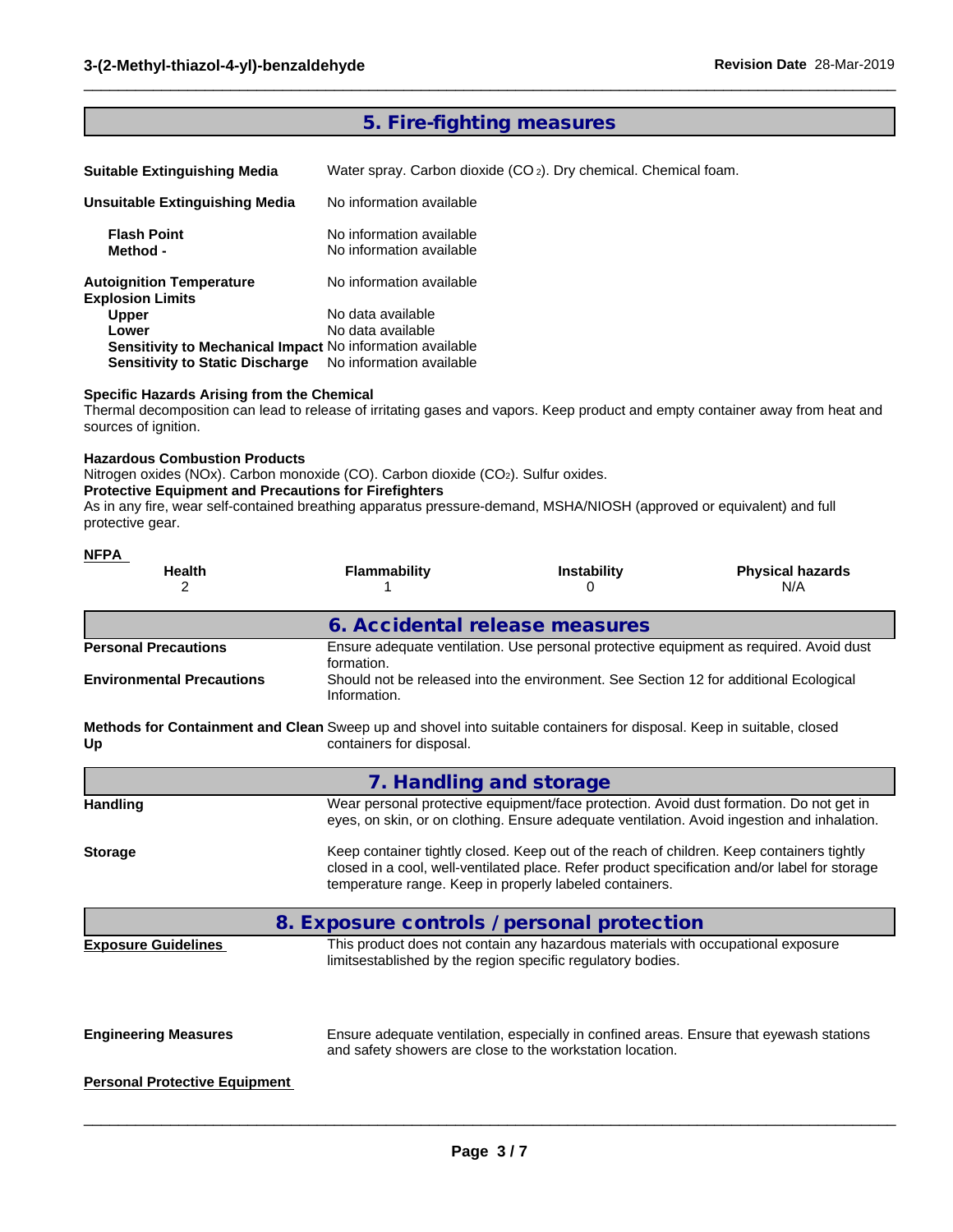| <b>Eye/face Protection</b>    | Tight sealing safety goggles.                                                                                                                                                                                                                           |
|-------------------------------|---------------------------------------------------------------------------------------------------------------------------------------------------------------------------------------------------------------------------------------------------------|
| Skin and body protection      | Wear appropriate protective gloves and clothing to prevent skin exposure.                                                                                                                                                                               |
| <b>Respiratory Protection</b> | Follow the OSHA respirator regulations found in 29 CFR 1910.134 or European Standard<br>EN 149. Use a NIOSH/MSHA or European Standard EN 149 approved respirator if<br>exposure limits are exceeded or if irritation or other symptoms are experienced. |
| <b>Hygiene Measures</b>       | When using, do not eat, drink or smoke. Remove and wash contaminated clothing and<br>gloves, including the inside, before re-use. Provide regular cleaning of equipment, work<br>area and clothing.                                                     |

 $\_$  ,  $\_$  ,  $\_$  ,  $\_$  ,  $\_$  ,  $\_$  ,  $\_$  ,  $\_$  ,  $\_$  ,  $\_$  ,  $\_$  ,  $\_$  ,  $\_$  ,  $\_$  ,  $\_$  ,  $\_$  ,  $\_$  ,  $\_$  ,  $\_$  ,  $\_$  ,  $\_$  ,  $\_$  ,  $\_$  ,  $\_$  ,  $\_$  ,  $\_$  ,  $\_$  ,  $\_$  ,  $\_$  ,  $\_$  ,  $\_$  ,  $\_$  ,  $\_$  ,  $\_$  ,  $\_$  ,  $\_$  ,  $\_$  ,

**9. Physical and chemical properties**

| <b>Physical State</b>                   | Solid                                |
|-----------------------------------------|--------------------------------------|
| Appearance                              | Yellow                               |
| Odor                                    | No information available             |
| <b>Odor Threshold</b>                   | No information available             |
| рH                                      | No information available             |
| <b>Melting Point/Range</b>              | 76 - 80 °C / 168.8 - 176 °F          |
| <b>Boiling Point/Range</b>              | No information available             |
| <b>Flash Point</b>                      | No information available             |
| <b>Evaporation Rate</b>                 | Not applicable                       |
| Flammability (solid,gas)                | No information available             |
| <b>Flammability or explosive limits</b> |                                      |
| Upper                                   | No data available                    |
| Lower                                   | No data available                    |
| <b>Vapor Pressure</b>                   | No information available             |
| <b>Vapor Density</b>                    | Not applicable                       |
| <b>Specific Gravity</b>                 | No information available             |
| <b>Solubility</b>                       | No information available             |
| Partition coefficient; n-octanol/water  | No data available                    |
| <b>Autoignition Temperature</b>         | No information available             |
| <b>Decomposition Temperature</b>        | No information available             |
| <b>Viscosity</b>                        | Not applicable                       |
| Molecular Formula                       | C <sub>11</sub> H <sub>9</sub> N O S |
| <b>Molecular Weight</b>                 | 203.26                               |
|                                         |                                      |

# **10. Stability and reactivity**

| <b>Reactive Hazard</b>          | None known, based on information available                                                                        |
|---------------------------------|-------------------------------------------------------------------------------------------------------------------|
| <b>Stability</b>                | Stable under normal conditions.                                                                                   |
| <b>Conditions to Avoid</b>      | Incompatible products.                                                                                            |
| <b>Incompatible Materials</b>   | Strong oxidizing agents, Strong bases, Reducing Agent                                                             |
|                                 | Hazardous Decomposition Products Nitrogen oxides (NOx), Carbon monoxide (CO), Carbon dioxide (CO2), Sulfur oxides |
| <b>Hazardous Polymerization</b> | No information available.                                                                                         |
| <b>Hazardous Reactions</b>      | None under normal processing.                                                                                     |
|                                 | 11. Toxicological information                                                                                     |
| <b>Acute Toxicity</b>           |                                                                                                                   |

**Component Information**

**Product Information** No acute toxicity information is available for this product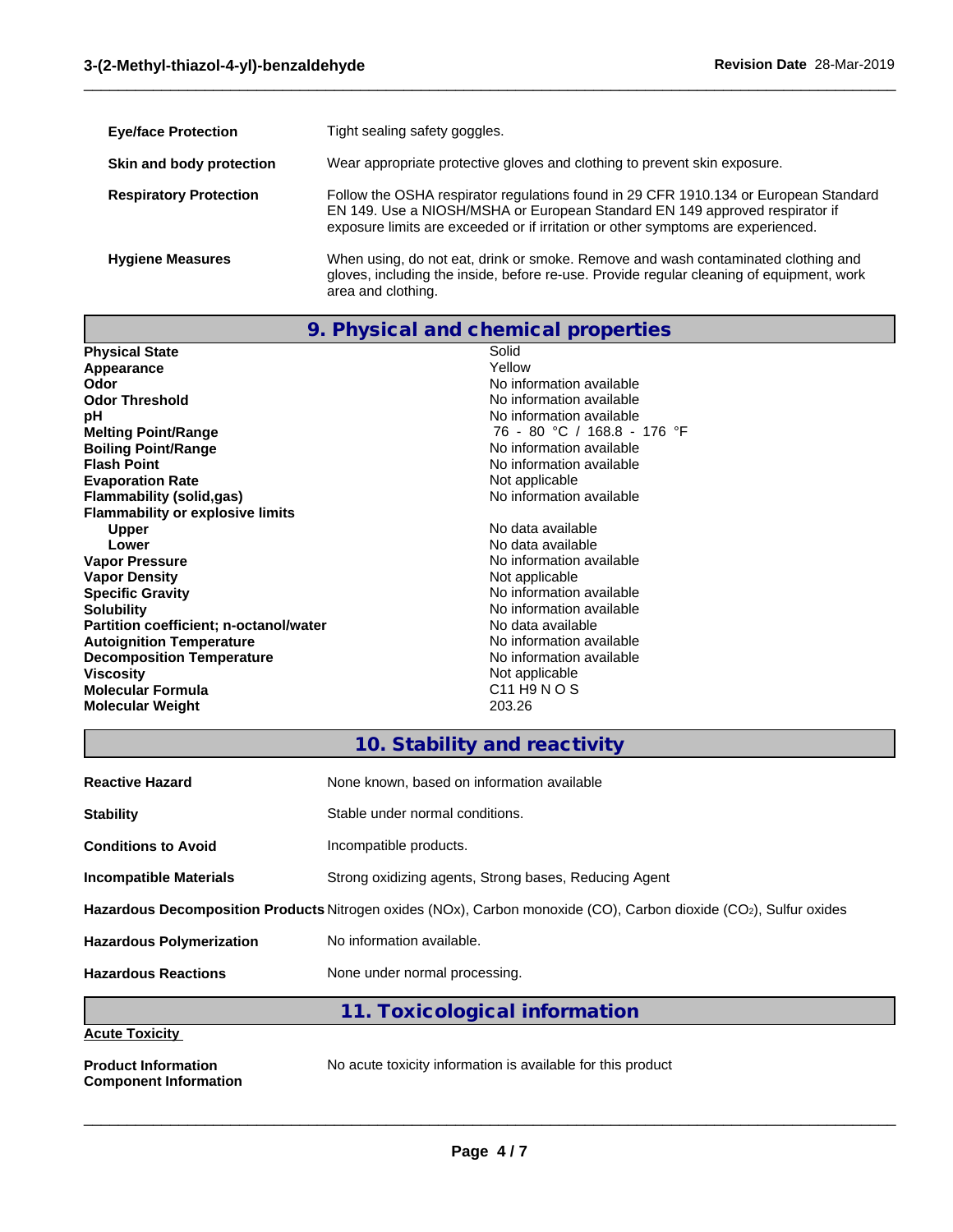| <b>Toxicologically Synergistic</b><br><b>Products</b>                                      |               | No information available                                                                 |            |              |             |            |
|--------------------------------------------------------------------------------------------|---------------|------------------------------------------------------------------------------------------|------------|--------------|-------------|------------|
| Delayed and immediate effects as well as chronic effects from short and long-term exposure |               |                                                                                          |            |              |             |            |
| <b>Irritation</b>                                                                          |               | Irritating to eyes and skin May cause irritation of respiratory tract                    |            |              |             |            |
| <b>Sensitization</b>                                                                       |               | No information available                                                                 |            |              |             |            |
| Carcinogenicity                                                                            |               | The table below indicates whether each agency has listed any ingredient as a carcinogen. |            |              |             |            |
| Component                                                                                  | <b>CAS-No</b> | <b>IARC</b>                                                                              | <b>NTP</b> | <b>ACGIH</b> | <b>OSHA</b> | Mexico     |
| 3-(2-Methyl-thiazol-4-yll<br>)-benzaldehyde                                                | 850375-05-2   | Not listed                                                                               | Not listed | Not listed   | Not listed  | Not listed |
| <b>Mutagenic Effects</b>                                                                   |               | No information available                                                                 |            |              |             |            |
| <b>Reproductive Effects</b>                                                                |               | No information available.                                                                |            |              |             |            |
| <b>Developmental Effects</b>                                                               |               | No information available.                                                                |            |              |             |            |
| <b>Teratogenicity</b>                                                                      |               | No information available.                                                                |            |              |             |            |
| <b>STOT - single exposure</b><br><b>STOT - repeated exposure</b>                           |               | Respiratory system<br>None known                                                         |            |              |             |            |
| <b>Aspiration hazard</b>                                                                   |               | No information available                                                                 |            |              |             |            |

 $\_$  ,  $\_$  ,  $\_$  ,  $\_$  ,  $\_$  ,  $\_$  ,  $\_$  ,  $\_$  ,  $\_$  ,  $\_$  ,  $\_$  ,  $\_$  ,  $\_$  ,  $\_$  ,  $\_$  ,  $\_$  ,  $\_$  ,  $\_$  ,  $\_$  ,  $\_$  ,  $\_$  ,  $\_$  ,  $\_$  ,  $\_$  ,  $\_$  ,  $\_$  ,  $\_$  ,  $\_$  ,  $\_$  ,  $\_$  ,  $\_$  ,  $\_$  ,  $\_$  ,  $\_$  ,  $\_$  ,  $\_$  ,  $\_$  ,

**Symptoms / effects,both acute and** No information available **delayed Endocrine Disruptor Information** No information available

**Other Adverse Effects** The toxicological properties have not been fully investigated.

# **12. Ecological information**

**Ecotoxicity**  Do not empty into drains.

| <b>Persistence and Degradability</b> | No information available  |
|--------------------------------------|---------------------------|
| <b>Bioaccumulation/Accumulation</b>  | No information available. |
| <b>Mobility</b>                      | No information available. |

**13. Disposal considerations Waste Disposal Methods** Chemical waste generators must determine whether a discarded chemical is classified as a hazardous waste. Chemical waste generators must also consult local, regional, and national hazardous waste regulations to ensure complete and accurate classification.

|                    | 14. Transport information  |
|--------------------|----------------------------|
| <u>DOT</u>         | Not regulated              |
| $\frac{TOG}{IATA}$ | Not regulated              |
|                    | Not regulated              |
| <b>IMDG/IMO</b>    | Not regulated              |
|                    | 15. Regulatory information |

#### **United States of America Inventory**

| <b>TSCA</b><br><b>A</b> Inventory notification -<br>TSCA<br><b>CAS-No</b><br>. Reaulatorv<br>Component<br>שכ |
|--------------------------------------------------------------------------------------------------------------|
|--------------------------------------------------------------------------------------------------------------|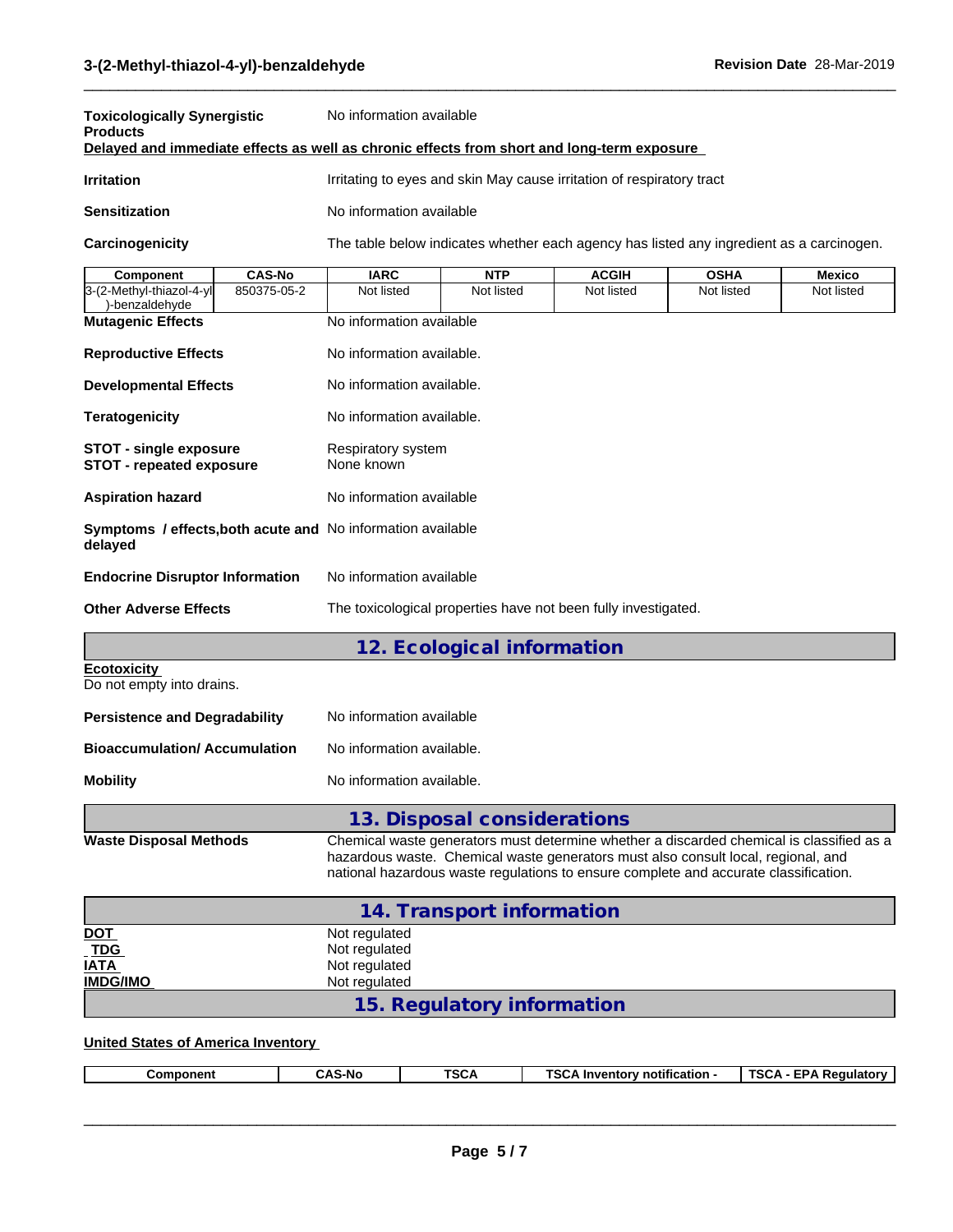|                                                           |             | ive/Inactive<br>. | <b>Flags</b> |
|-----------------------------------------------------------|-------------|-------------------|--------------|
| $2 - l'$<br>(2-Methyl-thiazol-4-yl)-benzalde<br>v<br>hyde | 850375-05-2 |                   |              |

 $\_$  ,  $\_$  ,  $\_$  ,  $\_$  ,  $\_$  ,  $\_$  ,  $\_$  ,  $\_$  ,  $\_$  ,  $\_$  ,  $\_$  ,  $\_$  ,  $\_$  ,  $\_$  ,  $\_$  ,  $\_$  ,  $\_$  ,  $\_$  ,  $\_$  ,  $\_$  ,  $\_$  ,  $\_$  ,  $\_$  ,  $\_$  ,  $\_$  ,  $\_$  ,  $\_$  ,  $\_$  ,  $\_$  ,  $\_$  ,  $\_$  ,  $\_$  ,  $\_$  ,  $\_$  ,  $\_$  ,  $\_$  ,  $\_$  ,

#### **Legend:**

**TSCA** - Toxic Substances Control Act, (40 CFR Part 710)

X - Listed

'-' - Not Listed

**TSCA 12(b)** - Notices of Export Not applicable

#### **International Inventories**

Canada (DSL/NDSL), Europe (EINECS/ELINCS/NLP), Philippines (PICCS), Japan (ENCS), Australia (AICS), China (IECSC), Korea (ECL).

| <b>Component</b>                   | <b>CAS-No</b> | <b>DSL</b> | <b>NDSL</b> | <b>EINECS</b> | <b>PICCS</b> | <b>ENCS</b> | <b>AICS</b> | <b>IECSC</b> | <b>KECL</b> |
|------------------------------------|---------------|------------|-------------|---------------|--------------|-------------|-------------|--------------|-------------|
| 3-(2-Methyl-thiazol-4-yl)-benzalde | 850375-05-2   |            |             |               |              |             |             |              |             |
| hvde                               |               |            |             |               |              |             |             |              |             |

#### **U.S. Federal Regulations**

| <b>SARA 313</b>                                                                                                                            | Not applicable                                             |
|--------------------------------------------------------------------------------------------------------------------------------------------|------------------------------------------------------------|
| <b>SARA 311/312 Hazard Categories</b>                                                                                                      | See section 2 for more information                         |
| <b>CWA (Clean Water Act)</b>                                                                                                               | Not applicable                                             |
| <b>Clean Air Act</b>                                                                                                                       | Not applicable                                             |
| <b>OSHA</b> - Occupational Safety and<br><b>Health Administration</b>                                                                      | Not applicable                                             |
| <b>CERCLA</b>                                                                                                                              | Not applicable                                             |
| <b>California Proposition 65</b>                                                                                                           | This product does not contain any Proposition 65 chemicals |
| U.S. State Right-to-Know<br><b>Regulations</b>                                                                                             | Not applicable                                             |
| <b>U.S. Department of Transportation</b><br>Reportable Quantity (RQ):<br><b>DOT Marine Pollutant</b><br><b>DOT Severe Marine Pollutant</b> | N<br>N<br>N                                                |
| U.S. Department of Homeland<br><b>Security</b>                                                                                             | This product does not contain any DHS chemicals.           |
| <b>Other International Regulations</b>                                                                                                     |                                                            |
| <b>Mexico - Grade</b>                                                                                                                      | No information available                                   |

|                                           | 16. Other information                                                                     |
|-------------------------------------------|-------------------------------------------------------------------------------------------|
| <b>Prepared By</b>                        | <b>Regulatory Affairs</b><br>Thermo Fisher Scientific<br>Email: EMSDS.RA@thermofisher.com |
| <b>Revision Date</b><br><b>Print Date</b> | 28-Mar-2019<br>28-Mar-2019                                                                |